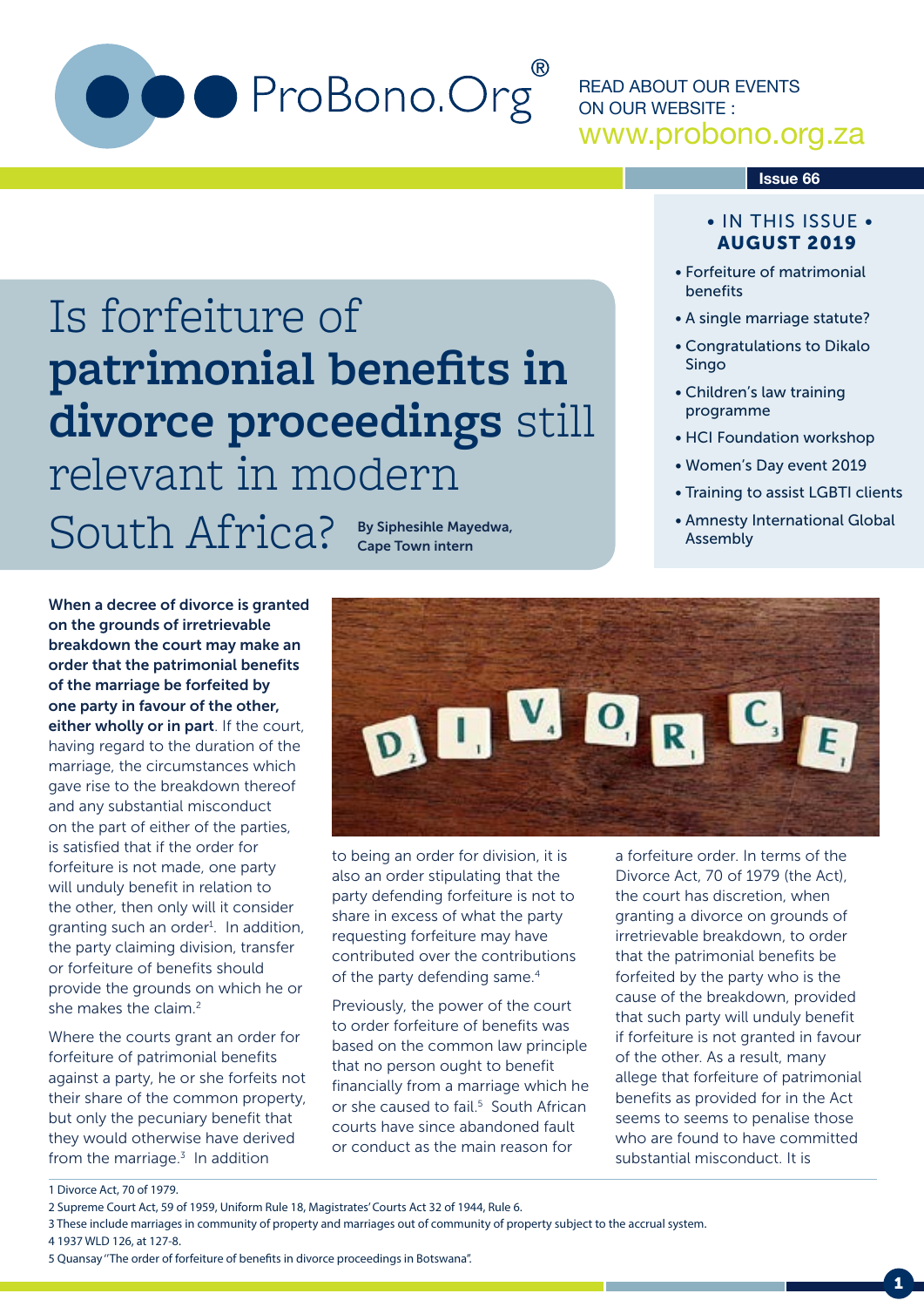### **Forfeiture of patrimonial benefits (contd.)**

therefore contended that it remains unrealistic to proceed from the view that the responsibility for the breakdown of the marriage lies only with one of the spouses while the other is completely innocent.

In the reported case MC v JC, after 26 years of marriage the husband obtained a partial forfeiture order based on his wife's adultery which was deemed to be 'substantial misconduct'. On appeal, the court made a comment in passing, holding that section 9(1) might infringe the right to equality because it placed the party who had committed substantial misconduct in an unfavourable position when it comes to the distribution of the patrimonial benefits of the marriage. As a result, the court pointed out that many may feel forced to remain in an unhappy marriage for fear of losing patrimonial benefits.6

Moreover, in the event that the court is tasked with having to consider a prayer for forfeiture of patrimonial benefits it does not only take into account the substantial misconduct, but also further factors such as the duration of the marriage, the circumstances which gave rise to the breakdown and whether the other party would be unduly benefited, since all factors are equally important.7 In the reported case of JW v SW, the court held that substantial misconduct does not on its own justify an order for forfeiture $8$ 

The courts' intention when

- 6 MC v JC 2016 (2) SA 227 (GP).
- 7 1989 1 SA 597, 602-3.
- 8 JW v SW 2011 (1) SA 545 (GNP).
- 9 Tsebe v Tsebe [2016] ZAGPPHC 575 Forfeiture of pension interest in a divorce matter.

granting an order for forfeiture is therefore to protect vulnerable parties in divorce proceedings rather than punishing the party against which the order is sought. In the reported case Tsebe v Tsebe, the court found that the defendant used the proceeds of his pension pay-out exclusively for his own benefit, to the detriment of the joint estate and the plaintiff in particular. It was further found that the defendant would under these circumstances be unduly benefitted if the order for forfeiture was not granted. As a result the defendant was ordered to forfeit his claim to 50% of the plaintiff's pension interest held in the Post Office Retirement Fund. 9 It is important to note that where there is a risk that one spouse in a marriage may endanger the other spouse's interest in the joint estate pending the divorce, our law often seeks to protect such spouse against the deliberate or reckless conduct of the other during divorce proceedings.

It is however important to note that South African courts are reluctant to grant an order for forfeiture of patrimonial benefits due to its adverse effects and its interference with the applicable matrimonial property regimes governing the division of such estates. In light of the above, it is evident that forfeiture of patrimonial benefits is indeed relevant in modern South Africa to ensure that there is a level of protection in favour of vulnerable spouses, especially women.  $\bullet$ 

# A Single Marriage Statute?

By Sethabile Sithole, Durban intern

ur country is one that has people from diverse cultures and backgrounds. This is evident in the existence of legal pluralism that exists in our legal system. This is discernable in the judicial accommodation of non-state law when it comes to religious marriages. Though not recognised under South African law, the courts have extended a piecemeal recognition of religious marriages, although this recognition still casts a shadow of uncertainty on the parties to these marriages. For this reason parties have entered into both civil and religious marriages.

The South African Law Reform Commission ("the Commission") seeks input on whether existing laws should be reshaped into a single marriage statute and, if so, how. There are currently three laws in which the three types of marriages recognised in South Africa are governed, viz., the Marriage Act of 1961, the Recognition of Customary Marriages Act of 1998 and the Civil Union Act of 2006.

One of the primary questions from the Commission is whether they should create a single statute that is all inclusive and has consequences applying to all types of marriages, or an omnibus statute which has different chapters regulating the different types of marriages. If the former is to be adopted, the question is what about the requirements which are unique and only exist in one type of marriage and not the other? Some examples would be the payment of a bride-price or the marriage being conducted by a marriage officer. In such cases, would we have to do away with such requirements or apply them across the board?

The Commission Issue Paper 35 on Single Marriage Statute is available on its website at www.justice.gov.za/salrc and it is open for comments on any of the issues contained in the issue paper. For those who are interested in making comments, an extension has been given until 31 August 2019. Workshops will also be held in the various provinces in due course. In addition, a consolidated questionnaire will be available in all nine official languages. The commission is liaising with the Council for the Blind to have the questionnaire available in braille as well.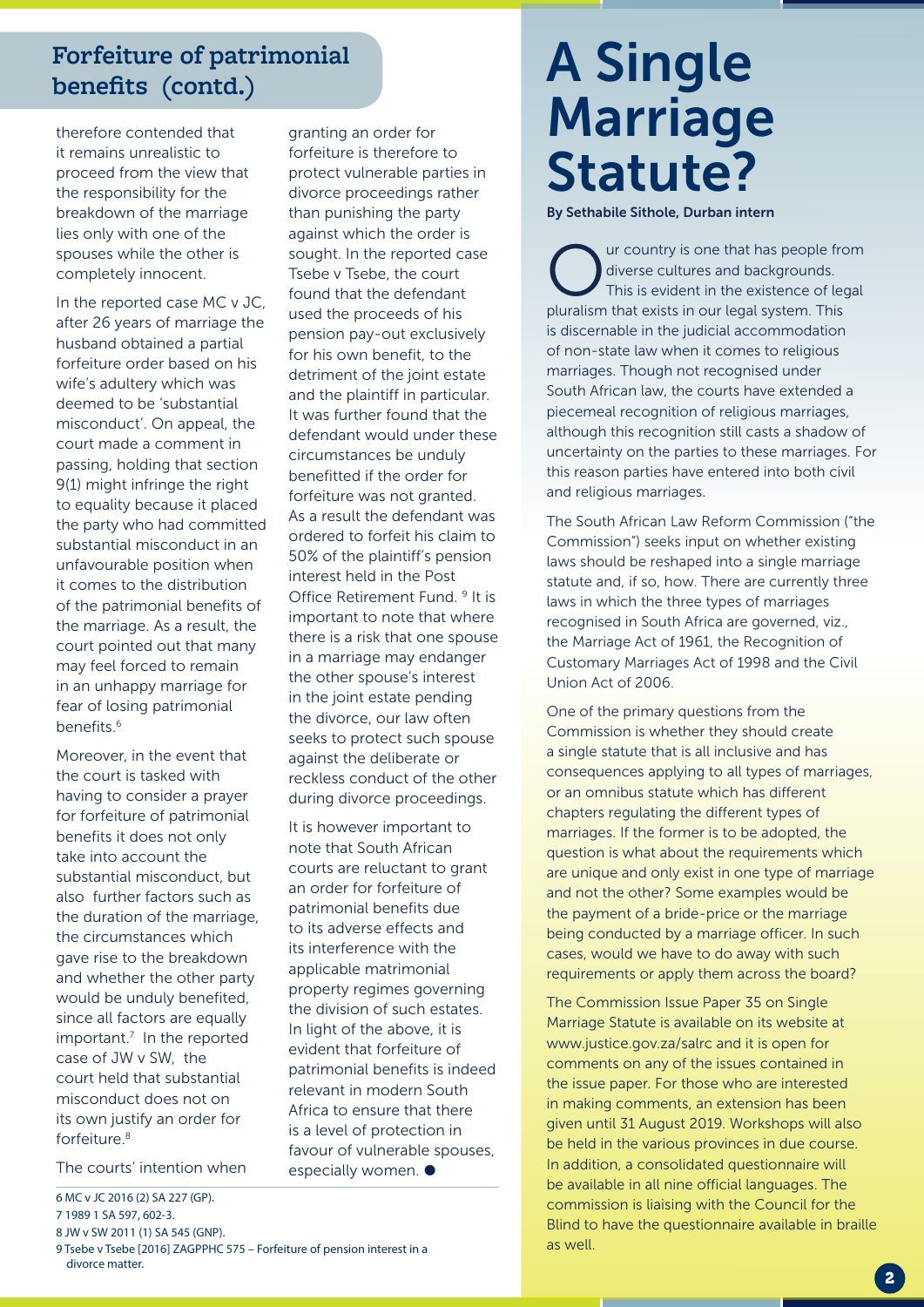

### By Muchengeti Hwacha, Johannesburg intern **Celebrating One of Our Own**

ProBono.Org would like to extend a congratulatory message to one of our partner attorneys Dakalo Singo, of Werksmans. He was featured in the Mail & Guardian's annual list of eminent South Africans under the age of 35.

His work in representing refugees against the Minister of Labour resulted in a landmark Constitutional Court judgement, which affirmed the labour rights of this marginalised community. That judgment has become the catalyst for ProBono. Org, with support from the HCI Foundation, to develop a campaign and monitoring mechanism to ensure its effective enforcement.

Congratulations Dakalo, continue the good work.

# Children's Project –<br>training for legal practitioners

#### 1. Short dialogues

This year our children's project is conducting a series of eight twohour dialogues in four Gauteng regions (Alberton, Roodepoort, Boksburg and Johannesburg) spread over the year. Their aim is to create a platform for recently admitted and young legal practitioners to engage with each other and with more experienced colleagues on various topics.

The first two dialogues (held on 28 March and 4 April) served to improve the practical skills of dealing with professional/client relationships – the conflict, the emotions, the relentless contact and insistence on feedback, the overload of information, the lack of co-operation and clear instructions. The third and fourth dialogues (held on 24 and 30 May) dealt with the lessons of practice we only learn the hard way.

Attendees compared and shared their experiences with that of the speaker and their colleagues.

The fifth dialogue was held on 11 July at Klopper Jonker Attorneys in Alberton and dealt with appropriate billing practices, the difference between fees and disbursements, managing clients' perceptions in respect of fees and clear communication with clients about fees. The speaker touched on overreaching, underreaching, deposits and fee estimations. This dialogue will be repeated on 29 August at Coetzee Attorneys in Roodepoort.

The last two sessions will be held on 16 August at Hogan Lovells, Sandton and on 23 August at Alice Swanepoel Attorneys, Boksburg. The speaker will open the discussion with reference to best practice in respect of the charging of professional fees and the levying of disbursements. He will

conclude with ethical ways of dealing with advocates and with the courts.

ProBono.Org is indebted to Ramsden Small Attorneys that made Suné Bosch and Jonathan Small available to lead the dialogues for 2019, and to the firms for hosting the dialogues.

If you would like to attend the remaining dialogues, you are welcome to book your place with Phumi at phumi@ probono.org.za. Please note that space is limited.

#### 2. Workshops in Children's Court practice

The second of this series of workshops was held on 19 July hosted by our partners, Werksmans Attorneys.

Presenter and former magistrate Alice Swanepoel shared her years of experience in handling Children's Court matters. The gathering was also an opportunity for the legal

#### By Elsabe Steenhuisen

practitioners who had attended the first session to probe more deeply into the intricacies of representing children and their interests.

We were also honoured by a surprise guest speaker, Acting Judge Clute Swanepoel. His significant depth of knowledge and particular experience in the higher courts provided an additional layer of detail to the session.

These workshops highlighted the need for legal practitioners to discuss practical scenarios with each other and with experts on Children's Court practice. Plans for 2020 workshops will focus on this aspect and we will call on legal practitioners to indicate which scenarios they would like to be discussed.

Our thanks for the contributions of the speakers and the host, and the participation of the attendees.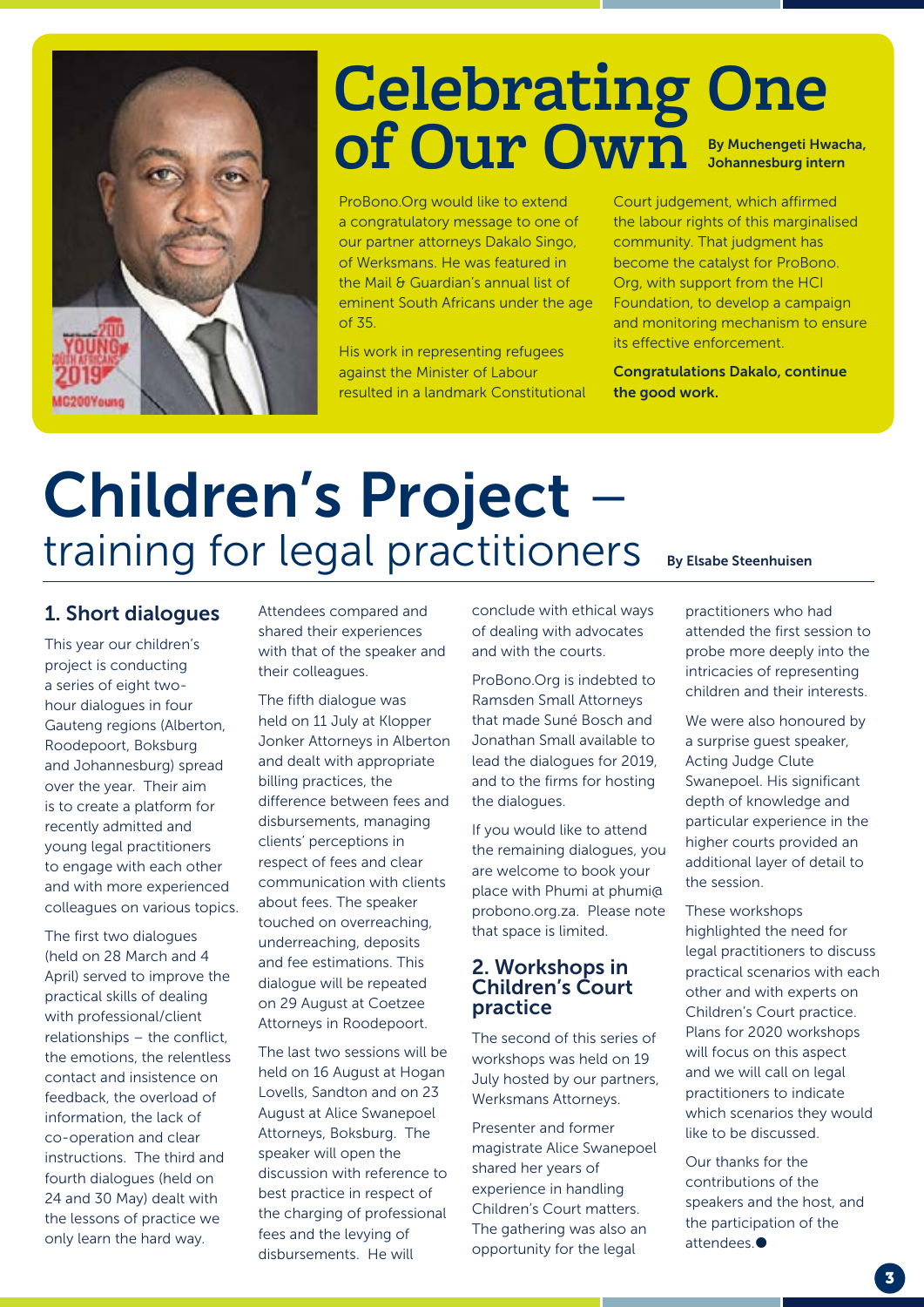## HCI Foundation Workshop In Johannesburg on 25 July the HCI



Foundation held a well-received workshop for its grantees. The objectives of the day were to share good practices, encourage collaborations, deepen an understanding of monitoring and evaluation, explore fundraising and sustainability and to celebrate and inspire individuals and organisations. The activities included getting to see the work of the participating organisations through their colourful displays, creative group work and a feedback session on the 2018 survey sent out by the HCI Foundation. This survey highlighted the need for funders to have more contact with grantees, enable peer learning and provide mentorship to small NPOs. We thank the Foundation for a well executed and worthwhile engagement.  $\bullet$ 

## Sexual Orientation and Gender Identity (SOGI) By Swazi Malinga

Diversity Training Programme for ProBono.Org and law firm affiliates

ProBono.Org identified the need to sensitise our staff on all aspects of sexual diversity and inclusivity. We engaged Enza, an accredited training provider specialising in gender diversity.

The training was offered in three sessions spread over three months.

The programme aimed to sensitise legal practitioners who provide services to their LGBTI clients and focused specifically on the health and justice service needs of the LGBTI community, especially those targeted for hate crimes because of their sexual orientation or gender non-conformity. The intention



was to stimulate dialogue by creating a space for shared learning and problem solving. Sensitising frontline legal workers improves access to treatment and care for vulnerable groups.

# Women's Day 2019

On 15 August the Johannesburg office held its annual Women's Day event. 50 Community members came from the Johannesburg area as well as Tembisa, Zola and Dobsonville. Candice Pillay from Hogan Lovells spoke to them about child and spousal maintenance and 30 attorneys, advocates and mediators made themselves available for private consultations on the day. In addition, information was provided by the Teddy Bear Clinic, the CCMA, POWA, the Legal Resources Centre, MES and the Deeds Office. Thanks to Candice and to the legal practitioners who volunteered their time to advise and assist the women who had legal issues.



The training curriculum was made up of the following modules:

Module 1: Intersectionality

Module 2: Gender & Sexuality Sensitisation

Module 3: Understanding Health & Justice Needs

Module 4: Creating A Welcoming & Safe Environment

Module 5: Gender, Sexuality And The Law

Module 6: Understanding Hate Crimes Module 7: Being Transgender Module 8: Gender Based Violence